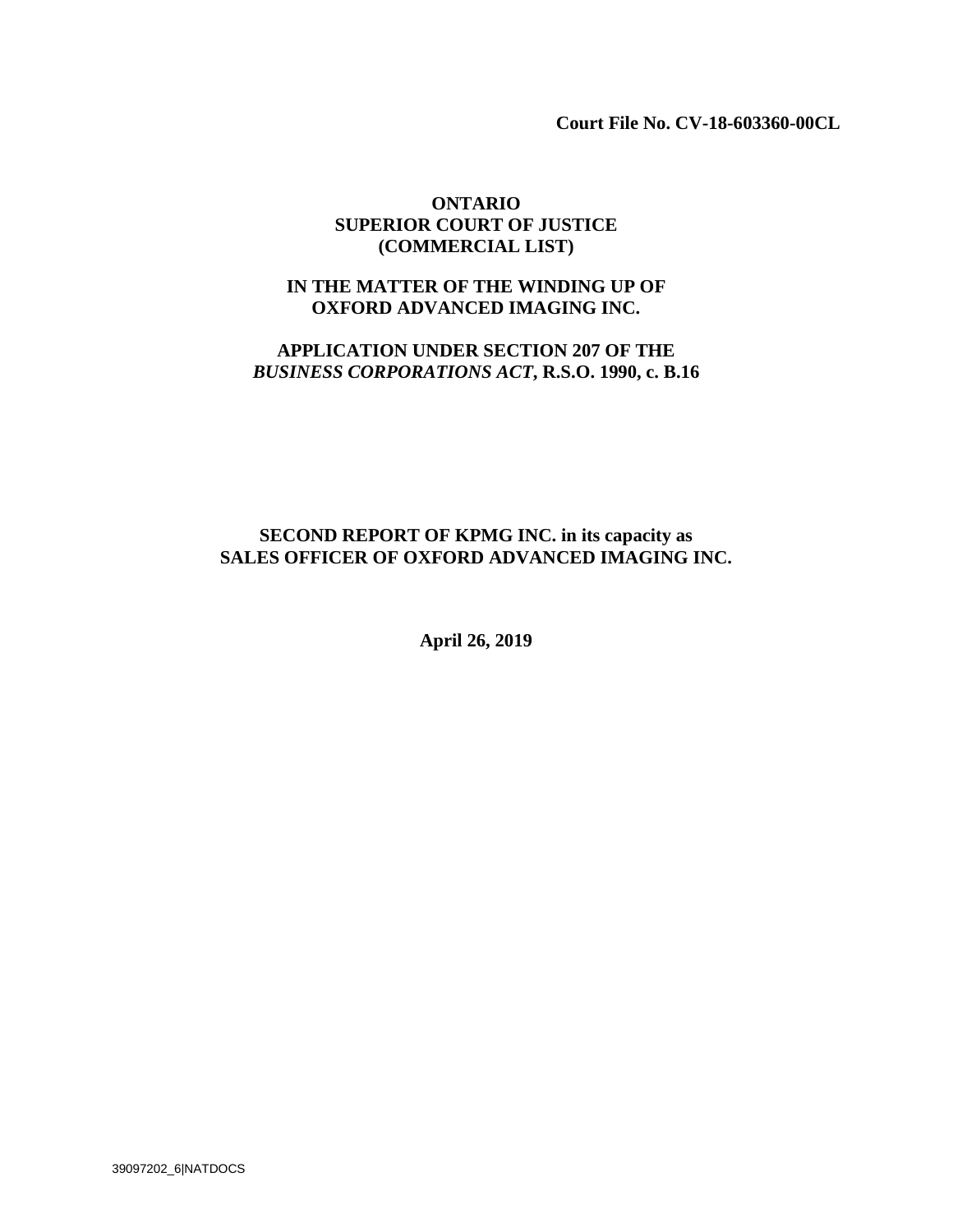# **TABLE OF CONTENTS**

| Ш. |                                                  |  |
|----|--------------------------------------------------|--|
|    |                                                  |  |
|    |                                                  |  |
|    | IV. AMENDMENTS TO THE ASSET PURCHASE AGREEMENT 7 |  |
|    |                                                  |  |
|    |                                                  |  |
|    |                                                  |  |
|    |                                                  |  |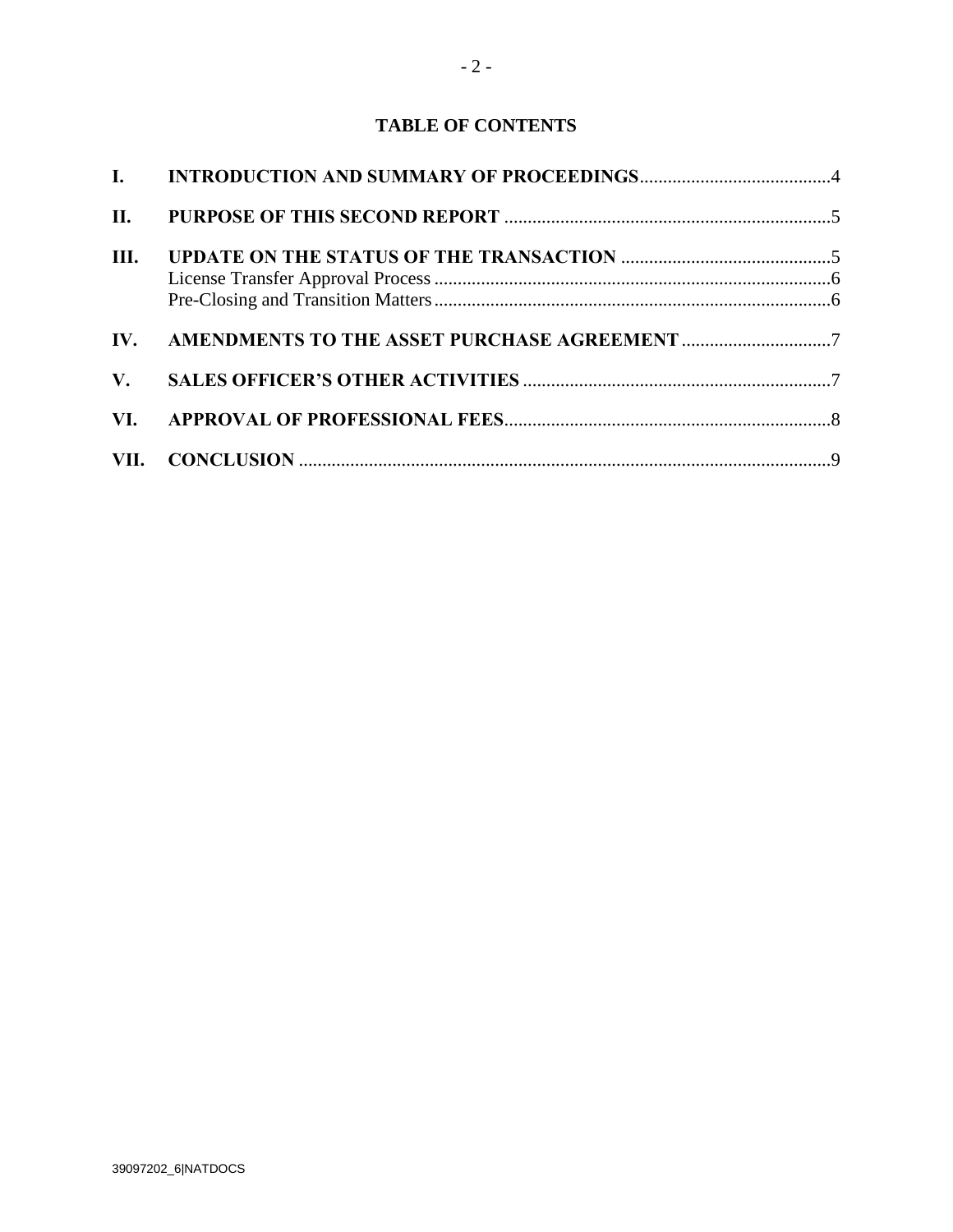### **LIST OF APPENDICES**

- Appendix A First Report (without appendices)
- Appendix B Redacted Asset Purchase Agreement
- Appendix C Approval and Vesting Order
- Appendix D Second Amending Agreement
- Appendix E Fee Affidavit of Anamika Gadia of KPMG sworn April 24, 2019
- Appendix F Fee Affidavit of Robert Kennedy of Dentons sworn April 26, 2019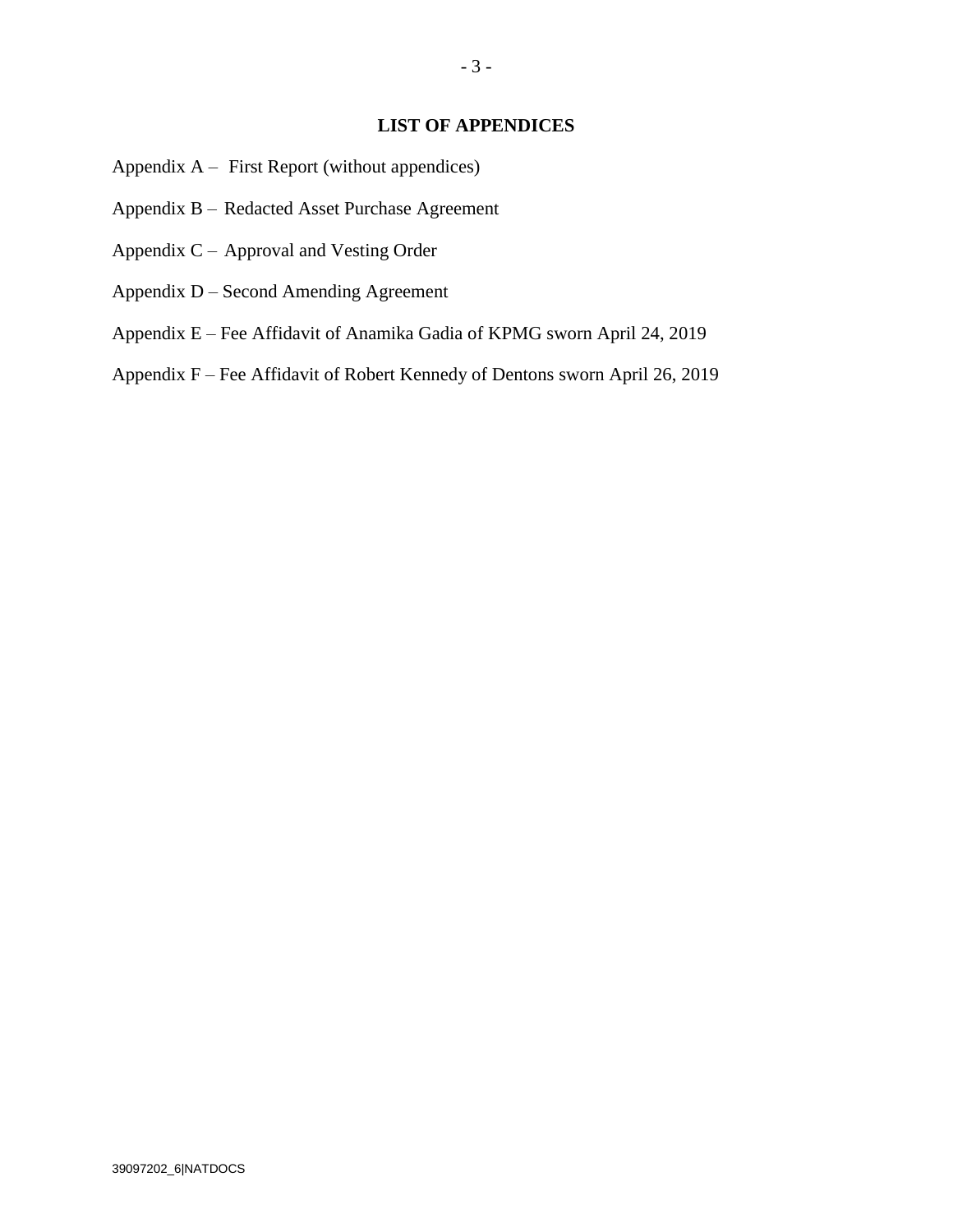#### **INTRODUCTION AND SUMMARY OF PROCEEDINGS**

- 1. The Toronto-Dominion Bank ("**TD Bank**") filed an application (the "**Application**") before the Ontario Superior Court of Justice (Commercial List) (the "**Court**") for interim relief pursuant to sections 207 and 209 of the *Business Corporations Act*, (Ontario) for among other things, an order for the sale of the assets and business of Oxford Advanced Imaging Inc. ("**OAI**") and for the appointment of KPMG Inc. ("**KPMG**") as Sales Officer (as defined below).
- 2. The Application was heard on August 29, 2018 and on the same date, the Court granted an order (the "**Sales Process Order**") which, among other things, appointed KPMG as the sales officer (the "**Sales Officer**") to carry out a process (the "**Sales Process**") for the sale of the assets and business of OAI (the "**Property**").
- 3. The Property consists of all the assets, undertakings and properties acquired for, or used in relation to, OAI's diagnostic imaging clinics. The operations of OAI consist of two clinics, one is located in Mississauga, Ontario and the other one is located in Ajax, Ontario.
- 4. The Sales Officer issued its first report to the Court on November 12, 2018 (the "**First Report**"). A copy of the First Report is attached as **Appendix "A"** herein (without appendices). As detailed in the First Report, the Sales Officer brought a motion returnable on November 20, 2018 seeking an Approval and Vesting Order (the "**Approval and Vesting Order**") approving: (a) the sale transaction (the "**Transaction**") contemplated by an asset purchase agreement between the Sales Officer and 2659428 Ontario Inc. o/a Greater Niagara Medical Imaging (the "**Purchaser**") dated October 25, 2018, as amended by an amendment agreement dated November 19, 2018 (collectively, the "**Asset Purchase Agreement**") and vesting in the Purchaser, OAI's right, title and interest in and to the assets described in the Asset Purchase Agreement; and (b) the Sales Officer's activities as set forth in the First Report. A copy of the redacted Asset Purchase Agreement is attached as **Appendix "B"** herein.
- 5. On November 20, 2018, the Court granted the Approval and Vesting Order. A copy of the Approval and Vesting Order is attached as **Appendix "C"** herein.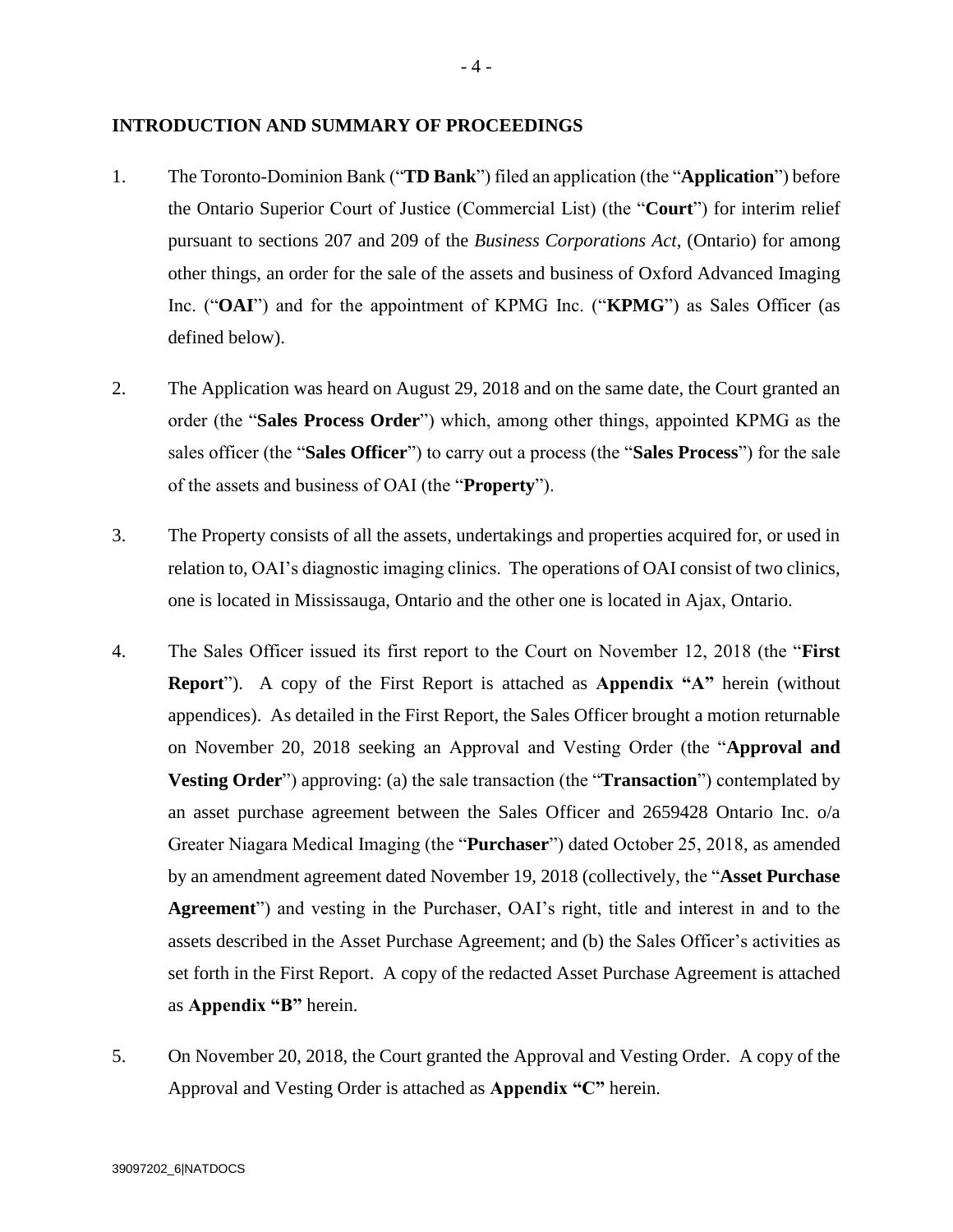### **PURPOSE OF THIS SECOND REPORT**

- 6. The purpose of the Sales Officer's second report dated April 26, 2019 (the "**Second Report**") is to:
	- (a) Update this Honourable Court with respect to the status of the Transaction and the Application for Consent to Transfer a License to be obtained from the Ministry of Health and Long-Term Care (the "**MoH**") with respect to OAI's Independent Health Facility Licences (the "**IHF Licenses**");
	- (b) Provide this Honourable Court with the details of certain amendments to the Asset Purchase Agreement (the "**Second Amendment**");
	- (c) Provide this Honourable Court with the necessary information to support an Order:
		- (i) approving and authorizing the Second Amendment; and
		- (ii) approving the activities of the Sales Officer as set out in the Second Report, and approving the fees and disbursements of the Sales Officer and the Sales Officer's legal counsel, Dentons Canada LLP ("**Dentons**"), for the period up to January 30, 2019.
- 7. Unless otherwise stated, all monetary amounts contained herein are expressed in Canadian dollars.
- 8. The information contained in this Second Report has been obtained from the books and records and other information of OAI. The accuracy and completeness of the financial information contained herein has not been audited or otherwise verified by the Sales Officer, and the Sales Officer does not express an opinion or provide any other form of assurance with respect to the information presented herein or relied upon by the Sales Officer in preparing this Second Report.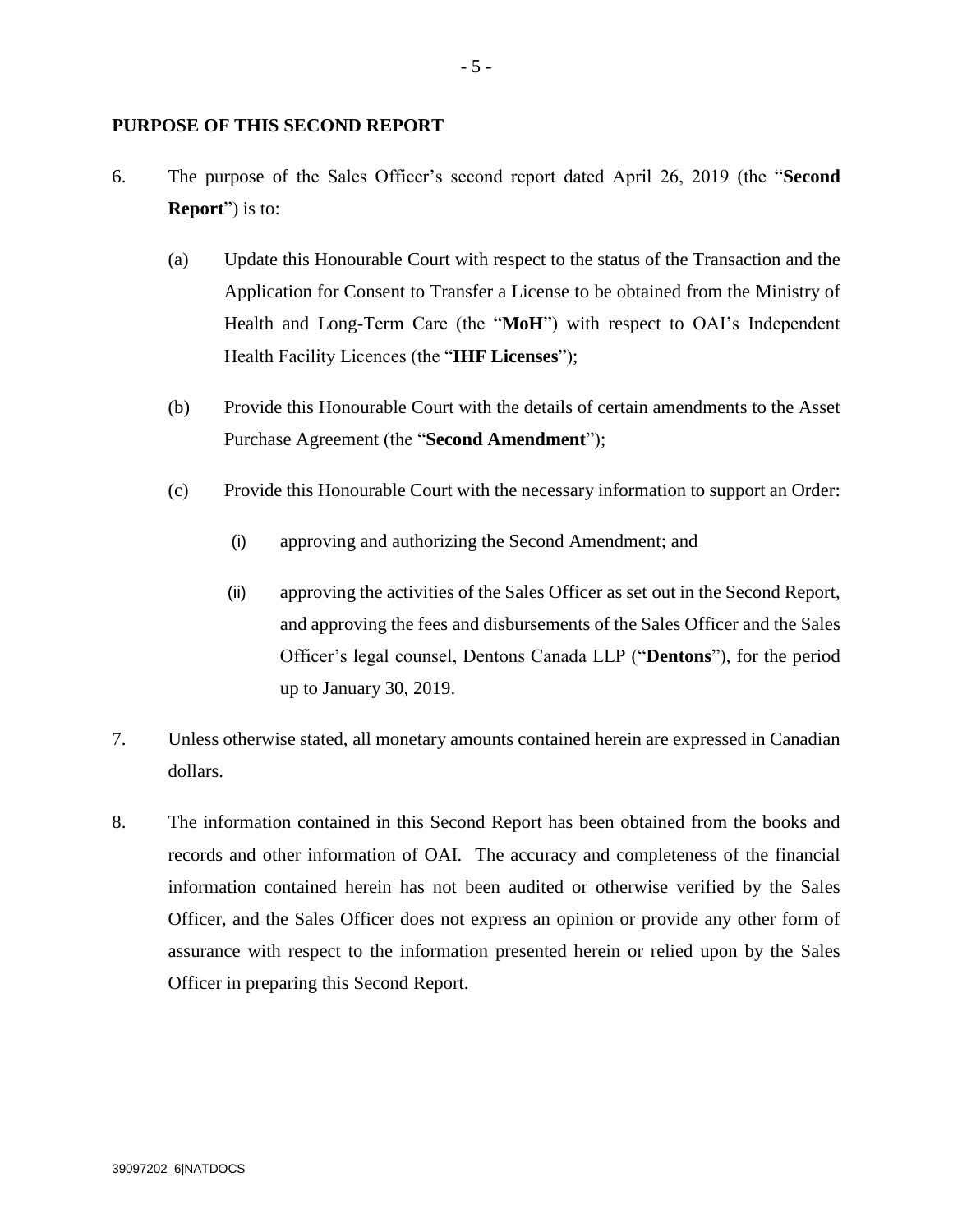#### **UPDATE ON THE STATUS OF THE TRANSACTION**

9. Since the granting of the Approval and Vesting Order, the Sales Officer has been working diligently with the Purchaser, the MoH and OAI to close the Transaction. Specifically, the Sales Officer has been: (a) working with the MoH and the Purchaser through the IHF License transfer approval process; and (b) working with the Purchaser and OAI through certain pre-closing and transition matters.

#### **License Transfer Approval Process**

- 10. On November 21, 2018, the Sales Officer received correspondence from the MoH advising that the Director of Independent Health Facilities had granted a conditional consent (the "**Conditional Consent**") to the transfer of OAI's IHF Licences to the Purchaser. The consent was conditional on: (a) the Purchaser entering into a new funding agreement with the MoH (the "**New Funding Agreement**"); (b) the wind-up of OAI's existing funding agreement (the "**Old Funding Agreement**"); and (c) certain other administrative matters consisting of the submission of registration packages in respect of each IHF License and payment of the associated registration fee.
- 11. Shortly after the Conditional Consent was delivered to the Purchaser:
	- (a) the Purchaser submitted the required registration packages and paid the associated registration fees to the MoH; and
	- (b) The Sales Officer commenced regular discussions with the MoH regarding the status of the license transfer process and in particular, the MoH's timing in delivering the New Funding Agreement to the Purchaser. In the course of those discussions, the MoH advised that they were unable to provide any specific timeline with respect to the delivery of the New Funding Agreement, only that the New Funding Agreement was going through the MoH's internal review and approval process.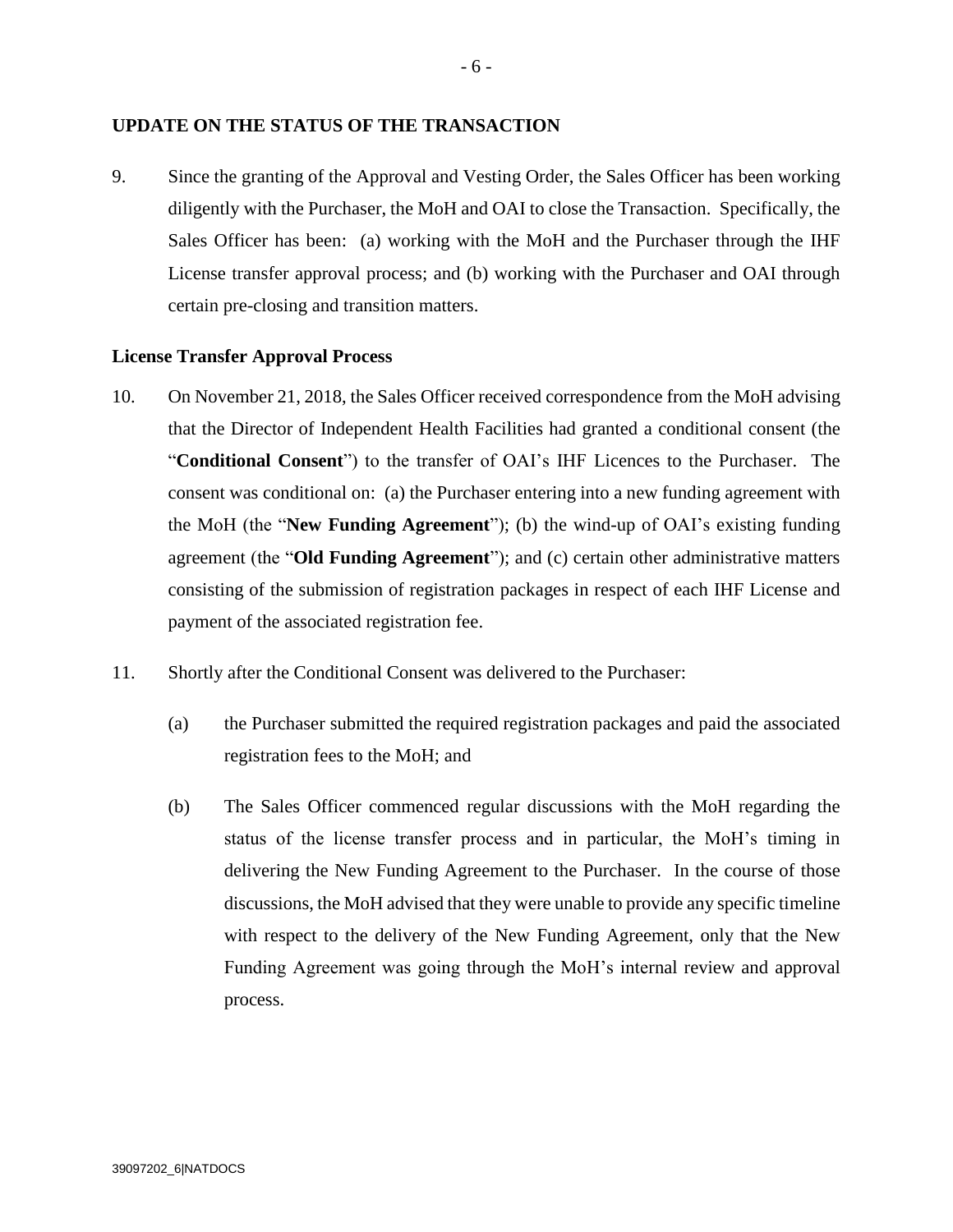- 12. On January 28, 2019, the MoH advised the Sales Officer that they had received an internal approval on the draft form of the New Funding Agreement but were still awaiting a further internal approval to allow for the delivery of the initial draft of the New Funding Agreement to the Purchaser for review and comments.
- 13. On March 18, 2019, the MoH advised the Sales Officer that they had obtained the necessary approvals to release the draft of the New Funding Agreement to the Purchaser and since that time, the Purchaser and the MoH have had various discussions regarding the terms of the New Funding Agreement.
- 14. The Purchaser has now advised the Sales Officer that the Purchaser and MoH have settled and finalized the form of the New Funding Agreement.
- 15. The Sales Officer and MoH are currently addressing the wind-up process for the Old Funding Agreement. The Sales Officer anticipates finalizing any steps required to windup the Old Funding Agreement in the near future.

### **Pre-Closing and Transition Matters**

16. The Sales Officer and its counsel have been working with the Purchaser and its counsel through the various pre-closing and transition matters, including the assignments of leases and contracts and the transfer of certain patient data that is required to occur prior to closing pursuant to the IHF regulations. The Sales Officer continues to liaise with OAI in respect of these matters, as required.

## **AMENDMENTS TO THE ASSET PURCHASE AGREEMENT**

17. The Closing Date, as defined in the Asset Purchase Agreement, is:

"**Closing Date**" means the earlier of: (i) five (5) Business Days following the date of the receipt of an Unconditional Consent by the Purchaser, (ii) five (5) Business Days following the waiver of conditions pursuant to section 5.03 of this Agreement, and (iii) thirty (30) Business Days following the date of the receipt of a Conditional Consent by the Purchaser, or such other date as may be agreed to between the parties.

18. As a result of the Conditional Consent being delivered, the Closing Date has lapsed, subject to the parties agreeing to a later Closing Date.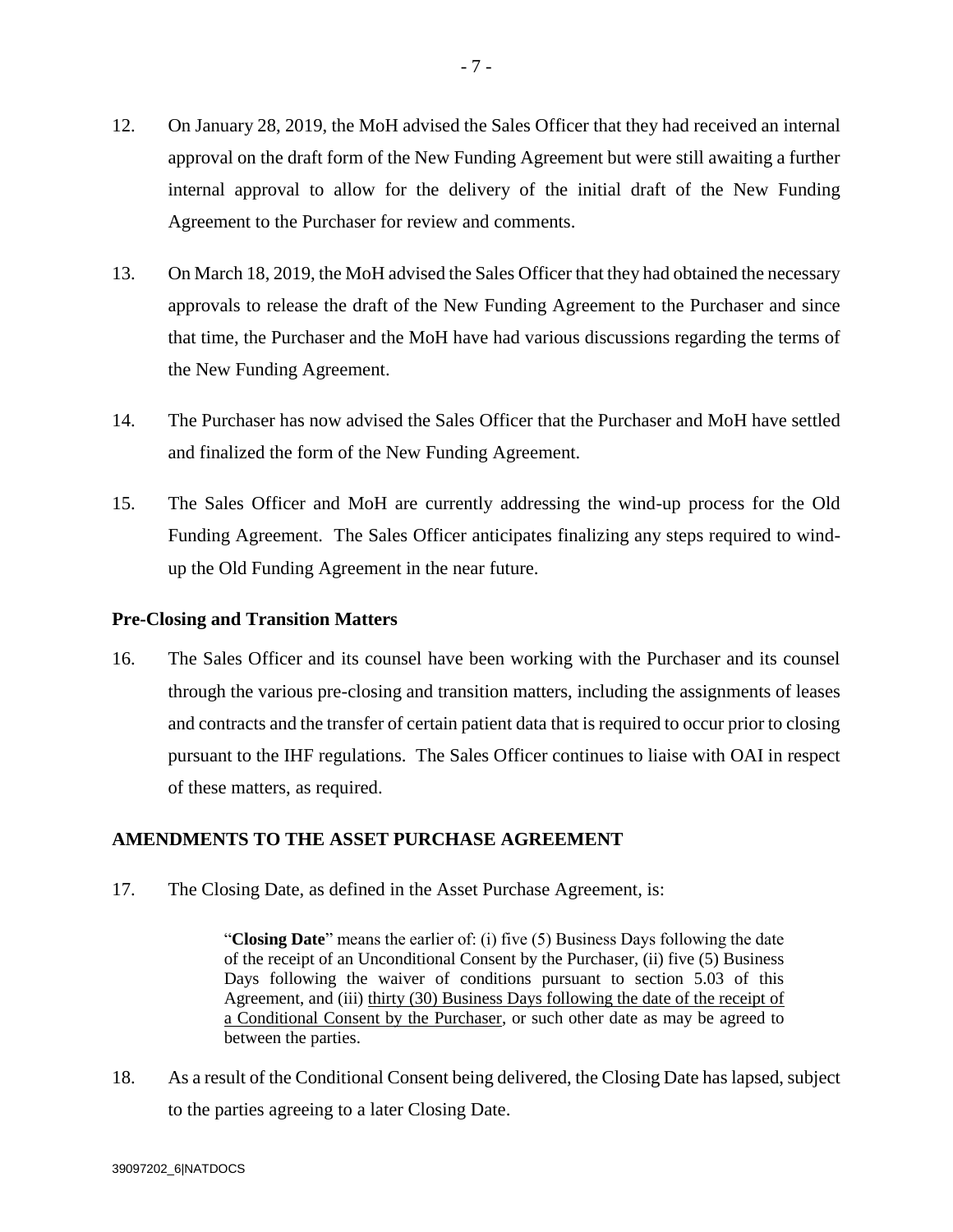- 19. The Sales Officer is of the view that the delay in completing the New Funding Agreement has been primarily caused by the various internal approvals that were required at the MoH and as a result, the satisfaction of the conditions contained in the Conditional Consent has until recently been outside the Purchaser's control.
- 20. The Sales Officer is therefore of the view that extending the Closing Date to allow the Transaction to close is appropriate, and still represents the highest and best recovery for the stakeholders as a whole. Terminating the Asset Purchase Agreement would introduce uncertainty and delay, as any new purchaser would have to go through the same lengthy approval process with the MoH.
- 21. The Sales Officer and the Purchaser have entered into the Second Amendment, which amends certain terms of the Asset Purchase Agreement. A copy of the Second Amendment is attached as **Appendix "D"** to this Second Report. The key terms of the Second Amendment are as follows:
	- (a) the definition of "Closing Date" is amended to mean May 30, 2019, or such other date as may be agreed to between the parties, and certain consequential amendments arising from that amendment;
	- (b) a "material breach" by the Purchaser is extended to include undertakings given by the Purchaser to meet its privacy obligations in relation to patient data being transferred prior to closing;
	- (c) the Purchaser is required to deliver an additional deposit (the "**Additional Deposit**"), to be held with the initial Deposit on the same terms and conditions applicable thereto; and
	- (d) the Second Amendment is conditional upon, *inter alia*, approval by this Honourable Court.
- 22. The Sales Officer is of the view that, in the circumstances, the Transaction will close on or before May 30, 2019. The Purchaser has also paid the Additional Deposit to the Sales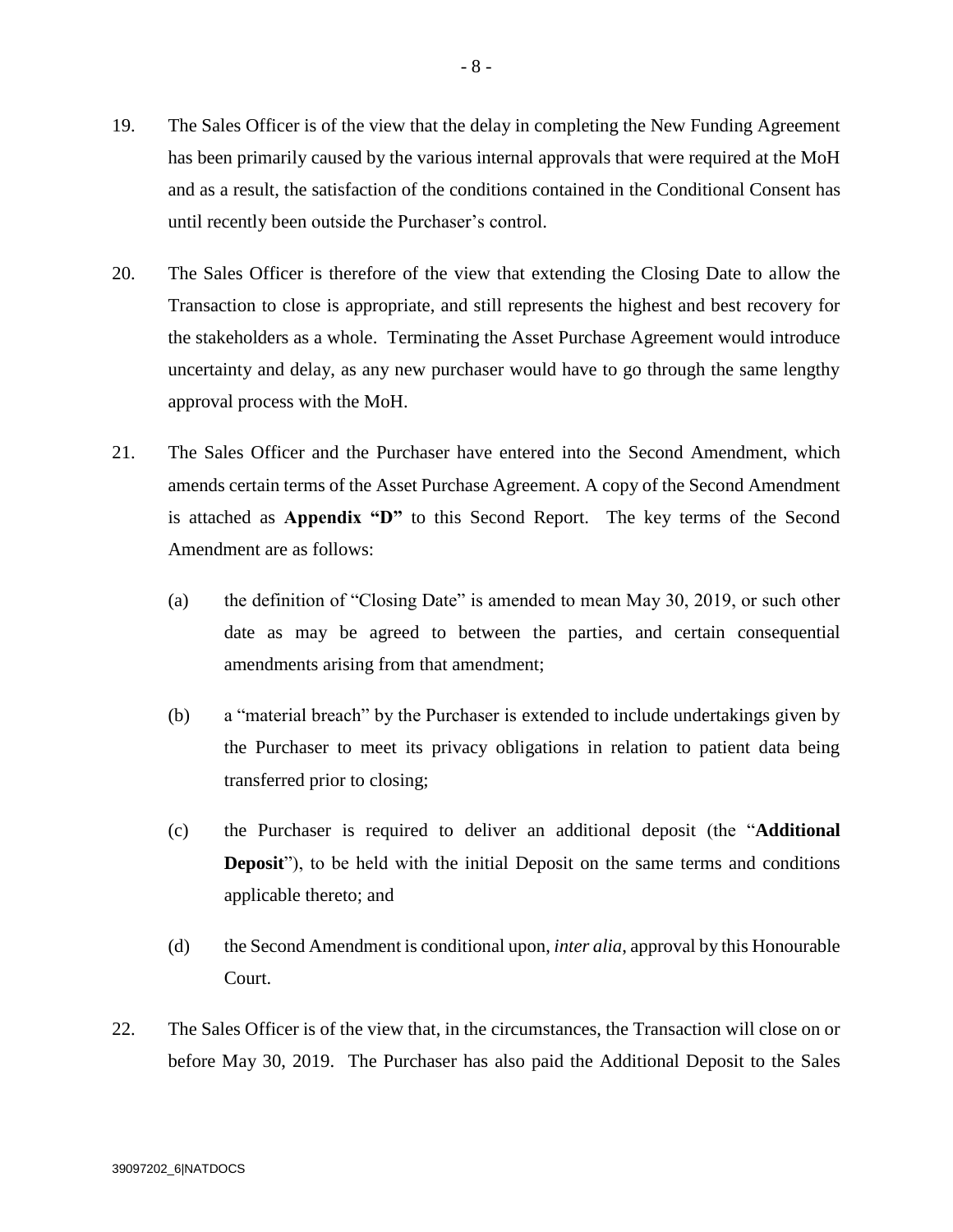Officer pending approval of the Second Amendment, demonstrating the Purchaser's commitment to close the Transaction.

### **SALES OFFICER'S OTHER ACTIVITIES**

- 23. Pursuant to the Sales Process Order, in addition to the activities undertaken by the Sales Officer in respect of the Transaction described herein, the Sales Officer has continued to review and monitor the cash receipts and disbursements of OAI.
- 24. On a weekly basis, OAI continues to provide the Sales Officer with a list of proposed disbursements and related supporting documentation for the Sales Officer's review prior to those disbursements being issued. OAI also continues to provide the Sales Officer with the details of the actual receipts and disbursements for the prior week.
- 25. All disbursements made by OAI since the date of the First Report have been made in compliance with the terms of the Sale Process Order including paragraph 22 of the Sale Process Order which prohibits OAI from making any payments on account of shareholder loans or advance loans to any of the shareholders, any corporation or entity associated with any of the shareholders, or any related third parties until such time as the indebtedness of OAI to TD Bank and to ECN Financial Inc. ("**ECN**") have been paid in full. The only payments made to shareholders since the date of the First Report relate to fees payable to the shareholders for professional services rendered in accordance with the usual and customary rates and terms which is specifically provided for in paragraph 22 of the Sale Process Order.
- 26. Pursuant to paragraph 3(i) of the Sale Process Order, the Sales Officer has been providing weekly written updates to TD Bank and ECN in respect of the status of the Sale Process and the Transaction and the Sales Officer's monitoring of the receipts and disbursements of OAI. The Sales Officer has also provided periodic updates to OAI's counsel on the status of the Transaction and the related pre-closing matters.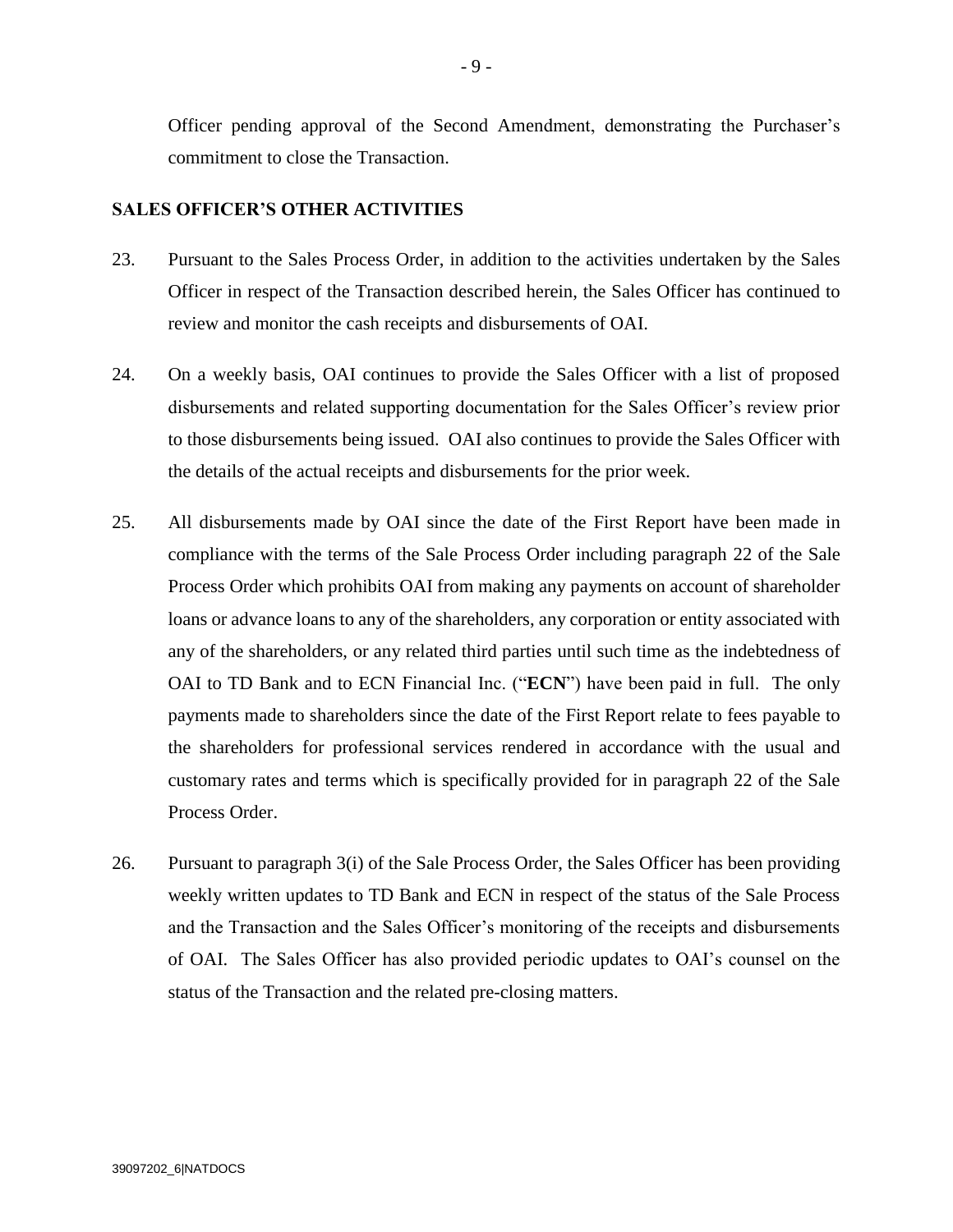#### **APPROVAL OF PROFESSIONAL FEES**

- 27. The Sales Officer and its counsel have maintained detailed records of their professional fees and costs since the Sales Officer's appointment up to an including January 31, 2019 (the **"Fee Period**"), as detailed in the Fee Affidavit of Anamika Gadia of KPMG sworn April 24, 2019 and the Fee Affidavit of Robert Kennedy of Dentons sworn April 26, 2019 (collectively, the "**Fee Affidavits**"). Copies of the Fee Affidavits are attached as **Appendix "E"**, and **Appendix "F"**, respectively.
- 28. Pursuant to paragraph 26 of the Sale Process Order, the Sales Officer and its counsel, shall be paid their reasonable fees and disbursements and shall pass their accounts before this Court.
- 29. The total fees and disbursements (including Harmonized Sales Tax) of the Sales Officer during the Fee Period amount to \$516,439.57. The details of the time spent and the services provided by the Sales Officer are more particularly described in the Fee Affidavit of Anamika Gadia.
- 30. The total fees and disbursements (including Harmonized Sales Tax) of Dentons during the Fee Period amount to \$234,547.60. The details of the time spent and the services provided by Dentons are more particularly described in the Fee Affidavit of Robert Kennedy.
- 31. The Sales Officer has reviewed the accounts of its counsel and believes that the accounts of the Sales Officer and Dentons are reasonable in the circumstances and respectfully requests that the Court approve the Sales Officer's fees and disbursements and those of its counsel.

### **CONCLUSION**

32. The Sales Officer submits this Second Report to the Court in support of the Sales Officer's Motion for the relief as set out in the Motion Record and recommends that the Court grant the Order substantially in the form contained at Tab 3 of the Motion Record approving: (a) the Second Amendment; (b) the fees and disbursements of the Sales Officer and its counsel